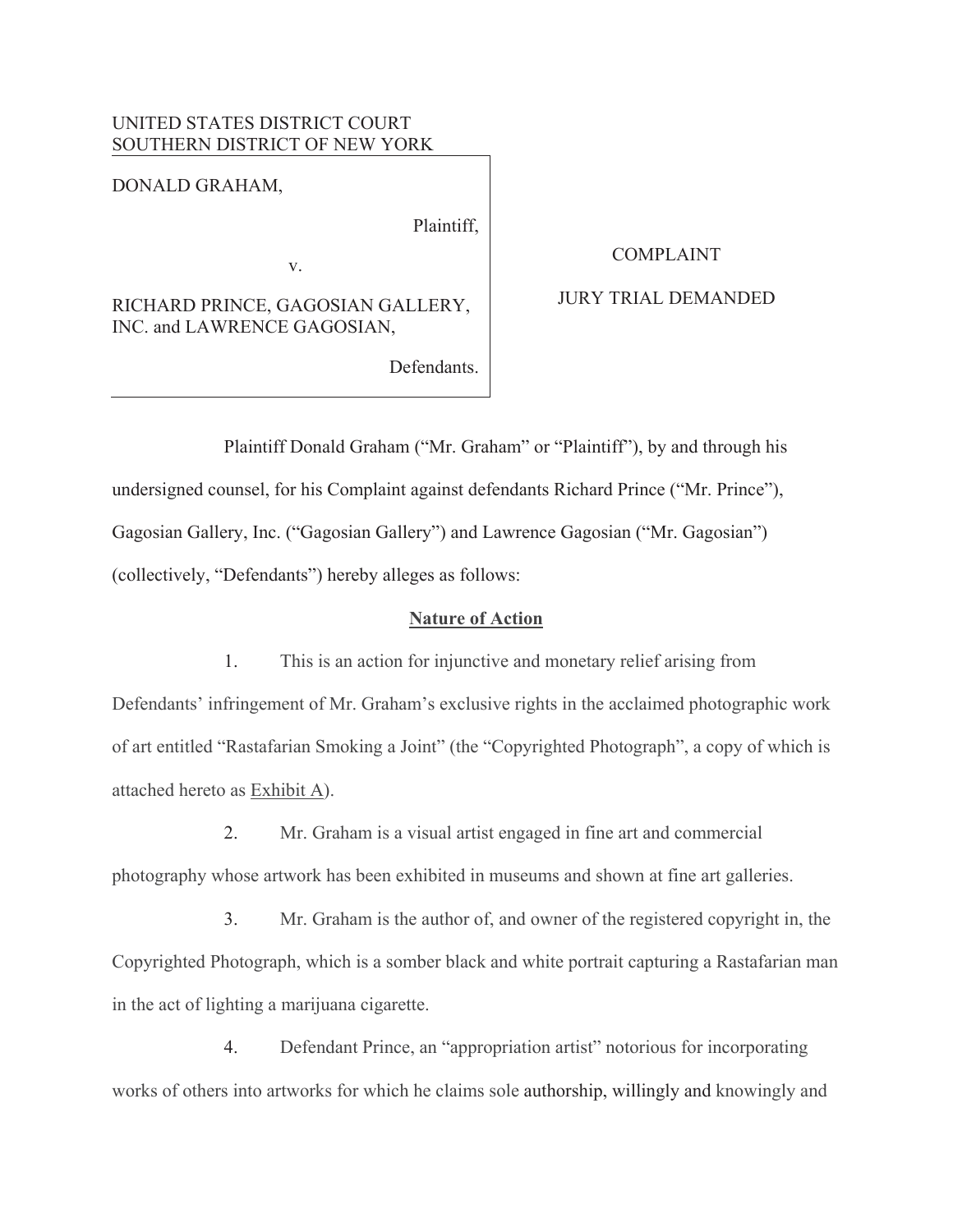without seeking permission from Mr. Graham, copied and reproduced the Copyrighted Photograph as it appeared on a social media website (also without permission from Mr. Graham), modified the Copyrighted Photograph by printing it in a form framed by elements of the website from which it was copied (the "Infringing Work", a copy of which is attached hereto as Exhibit B), and displayed the Infringing Work at a fine art gallery space owned and operated by Gagosian Gallery and Mr. Gagosian in September and October of 2014 as part of an exhibition entitled "New Portraits" (the "Exhibition"). Mr. Prince continues to display photographs that depict the Infringing Work alongside other Exhibition works on his Internet website, richardprince.com.

5. Defendants Gagosian Gallery and Mr. Gagosian solicited works of art, including the Infringing Work, from Mr. Prince; curated, funded, promoted and profited from the Exhibition; and compensated Mr. Prince from income produced by sales of works displayed at the Exhibition and other exhibitions featuring works originally displayed at the Exhibition. Defendant Gagosian purchased the Infringing Work. Gagosian Gallery continues to display a photograph that depicts the Infringing Work alongside other Exhibition works on its Internet website, gagosian.com.

6. One or more of the Defendants created and displayed (or caused to be created and displayed) a billboard promoting the Exhibition and created and distributed physical copies of a companion catalog to the Exhibition, both of which prominently featured the Infringing Work, in each case without seeking permission from, giving attribution to or compensating Mr. Graham.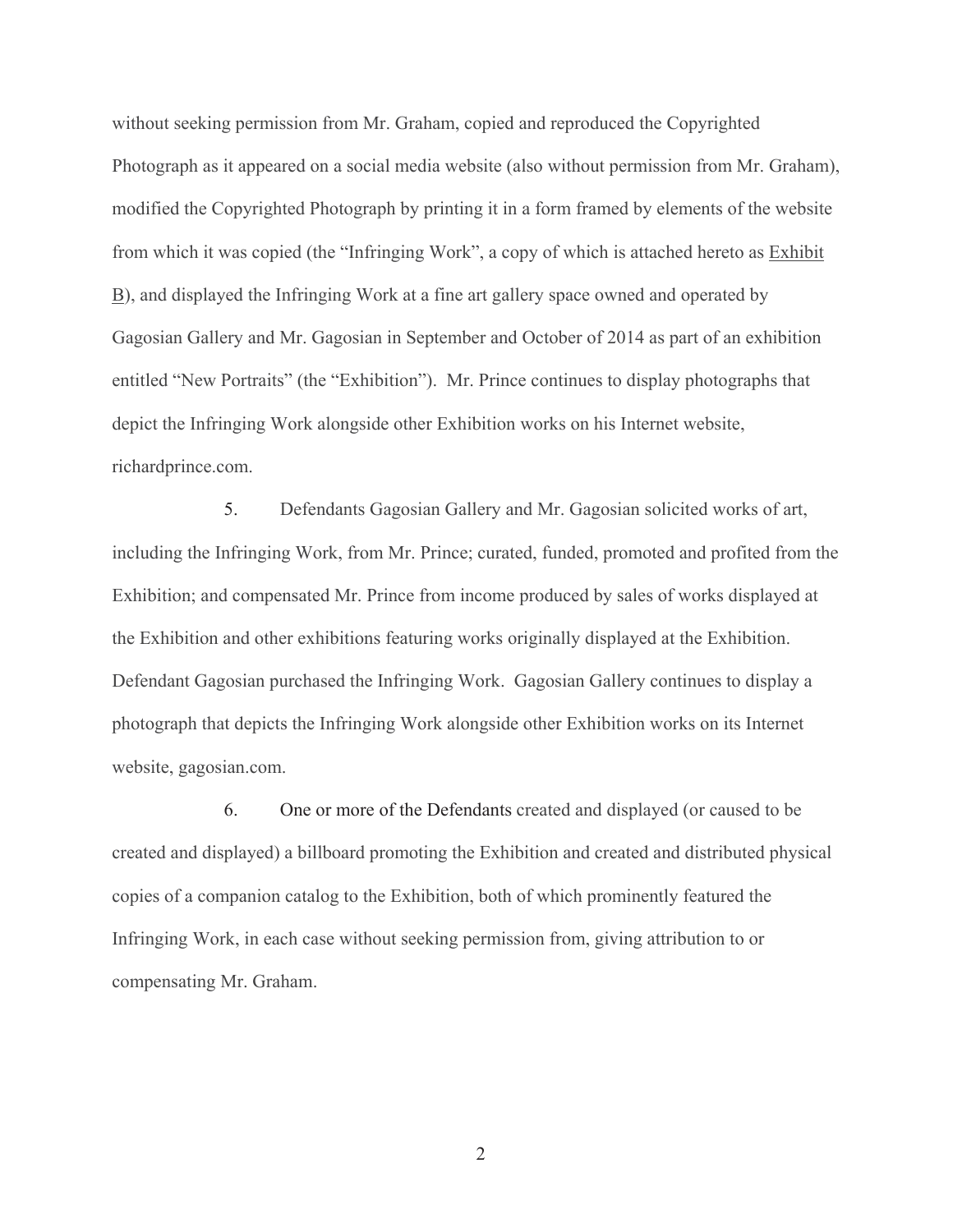#### **Jurisdiction and Venue**

7. This is a civil action seeking injunctive and monetary relief for violations of the copyright laws of the United States, 17 U.S.C. § 101 *et seq.*

8. This Court has subject matter jurisdiction pursuant to 28 U.S.C. §§ 1331 and 1338(a).

9. Venue is proper in this District pursuant to 28 U.S.C. § 1391(b) and 28 U.S.C. § 1400(a).

10. This Court has personal jurisdiction over each of the Defendants because Defendants reside in and/or are doing business in New York and have committed acts of copyright infringement within New York.

#### **Parties**

11. Plaintiff Donald Graham is a visual artist engaged in fine art and commercial photography, specializing in portraiture. Mr. Graham is a domiciliary of the State of California, residing in Los Angeles. In addition to creating works of art for exhibition in fine art galleries, Mr. Graham has been commissioned to take photographs for editorial and advertising purposes. Mr. Graham's fine artwork has been exhibited at various high-profile galleries and museums including, but not limited to, the Metropolitan Museum of Art and the International Center of Photography in New York and A. Galerie in Paris. Mr. Graham's editorial and commercial work has appeared in and on the cover of more than one hundred magazines including *Vanity Fair*, *Elle*, *Vogue*, *Paper*, *Time* and *Sports Illustrated*.

12. Defendant Richard Prince is a notorious "appropriation artist" who has made tens of millions of dollars over the course of his career by reproducing, modifying or preparing derivative works from the works of others, typically without permission, and selling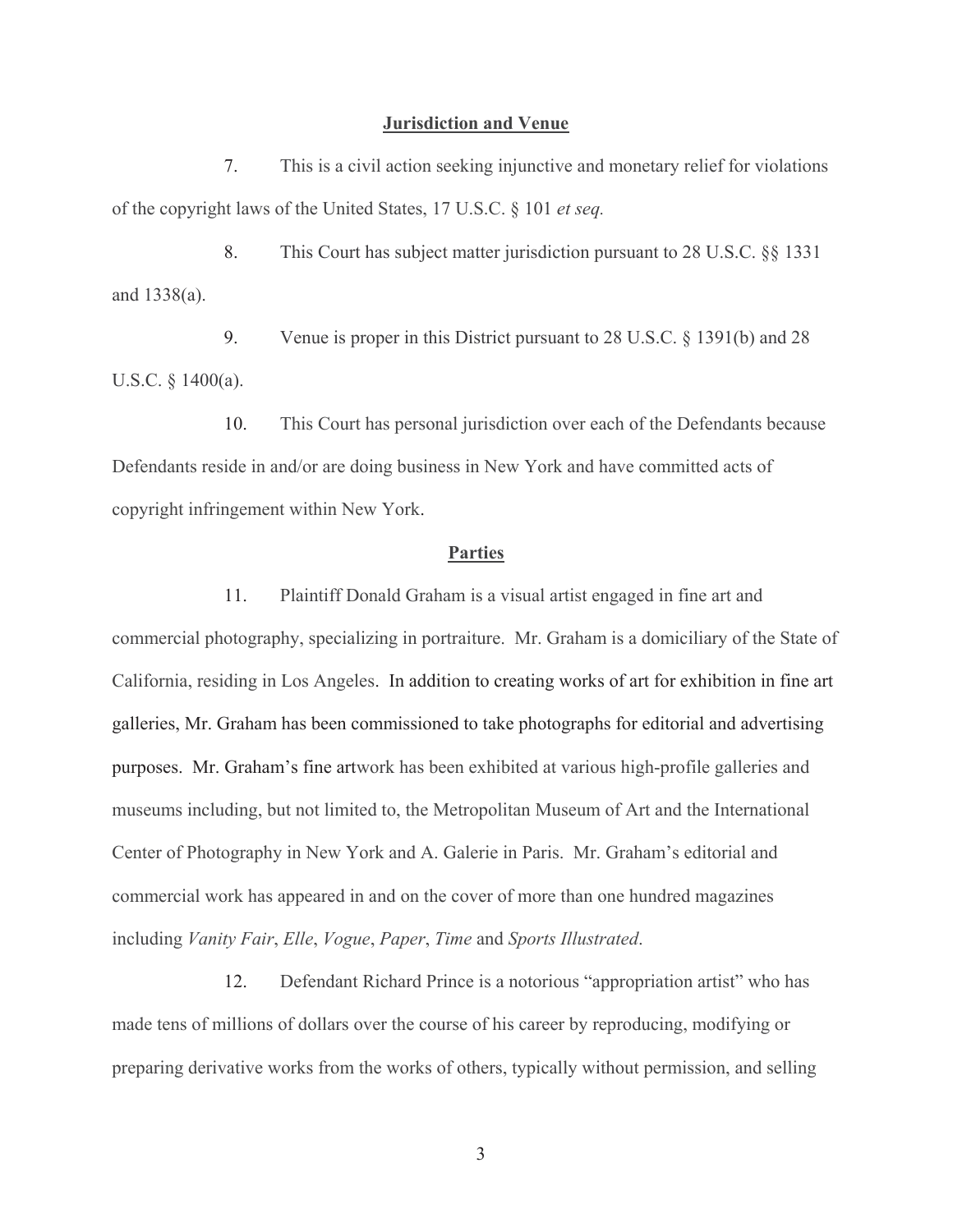the reproduced, modified or derivative works as his own. Mr. Prince is a resident of the State of New York, residing in Rensselaerville, New York. Mr. Prince, joined with the other Defendants, has previously appeared before this Court to defend against claims of copyright infringement.

13. Defendant Gagosian Gallery is a corporation organized and existing under the laws of the State of New York and having its principal place of business in the County and City of New York. Gagosian Gallery owns and operates a number of art galleries in New York City and various other cities, including the gallery located at 976 Madison Avenue, New York, NY 10075 (the "Madison Gallery"). Gagosian Gallery is Mr. Prince's primary or exclusive gallery and agent. Gagosian Gallery, joined with the other Defendants, has previously appeared before this Court to defend against claims of copyright infringement.

14. Defendant Lawrence Gagosian is the controlling shareholder of Gagosian Gallery and makes its operating decisions, including those involving the Madison Gallery. Mr. Gagosian is a resident of the State of New York, residing in New York City. Mr. Gagosian, joined with the other Defendants, has previously appeared before this Court to defend against claims of copyright infringement.

#### **Factual Background**

15. Mr. Graham is a practiced and acclaimed visual artist who began his career as a photographer in 1983. His published body of works includes the Copyrighted Photograph.

16. In May of 1996, Mr. Graham, at his own direction and expense, spent approximately two weeks trekking through the villages and mountains of Jamaica, carrying with him his photography equipment and mobile studio, in order to capture photographs of the Rastafarian people in their surrounding environment. Mr. Graham worked fervently to convince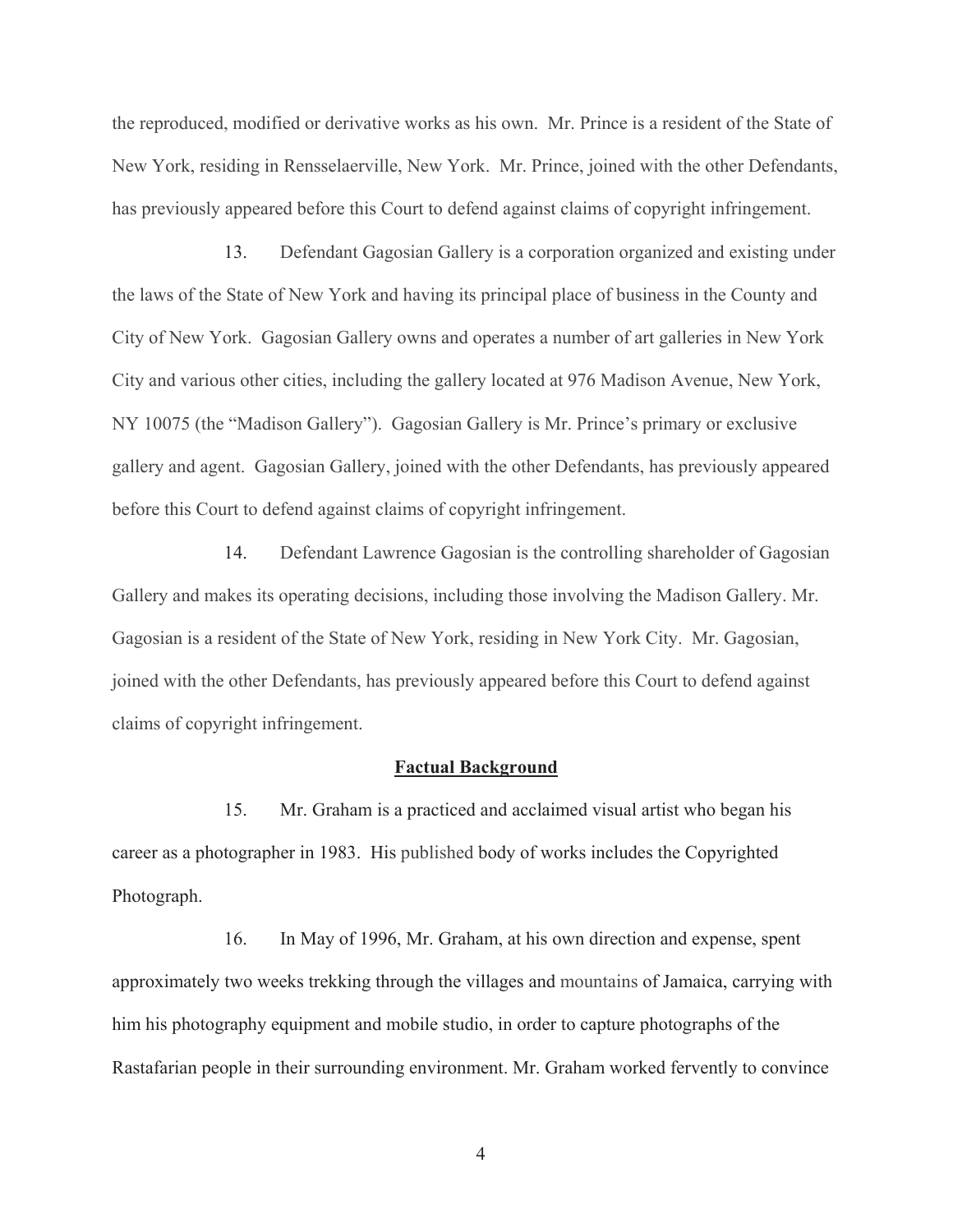the Rastafarians that became the subjects of his photographs that his purposes were artistic and to overcome an inherent distrust due to his "outsider" status. Mr. Graham's efforts culminated in a series of photographic works including the Copyrighted Photograph.

17. The Copyrighted Photograph, registered with the United States Copyright Office on October 20, 2014 under Registration No. VA 1-945-613, a copy of which is attached hereto as  $\overline{\text{Exhibit C}}_1^1$  is highly original and unique. Mr. Graham captured the spirit and gravitas of the Rastafarian people in a way that required considerable skill and talent.

18. The Copyrighted Photograph was first published in August 1998 and, in recognition of its artistic merit, was published in *Communication Arts* magazine's "Photography Annual 39" as part of Mr. Graham's five-photograph, award-winning series in the "Unpublished" category for that year.

19. Mr. Graham originally captured the Copyrighted Photograph using a Nikon camera on black and white film. Mr. Graham now sells prints of the Copyrighted Photograph, exclusively through A. Galerie, located at Rue Leonce Reynaud, 4 75116 Paris, France ("A. Galerie") or through his studio, in limited editions and in limited sizes. The Copyrighted Photograph is available in limited editions of eight prints, size 4 ft. by 5 ft., and 25 prints, size 20 in. by 24 in.

20. Since its initial publication, Mr. Graham has never licensed the Copyrighted Photograph or made it available for any commercial purpose other than for sale to fine art collectors through A. Galerie, from 2004 to present, or through Mr. Graham's studio, in each case exclusively as a fine art print.

<u> 1989 - Johann Stein, marwolaethau a bh</u>

<sup>&</sup>lt;sup>1</sup> Plaintiff's application for supplemental registration in order to reflect a corrected Date of 1st Publication (per discussion supra in paragraph 18) is pending before the U.S. Copyright Office.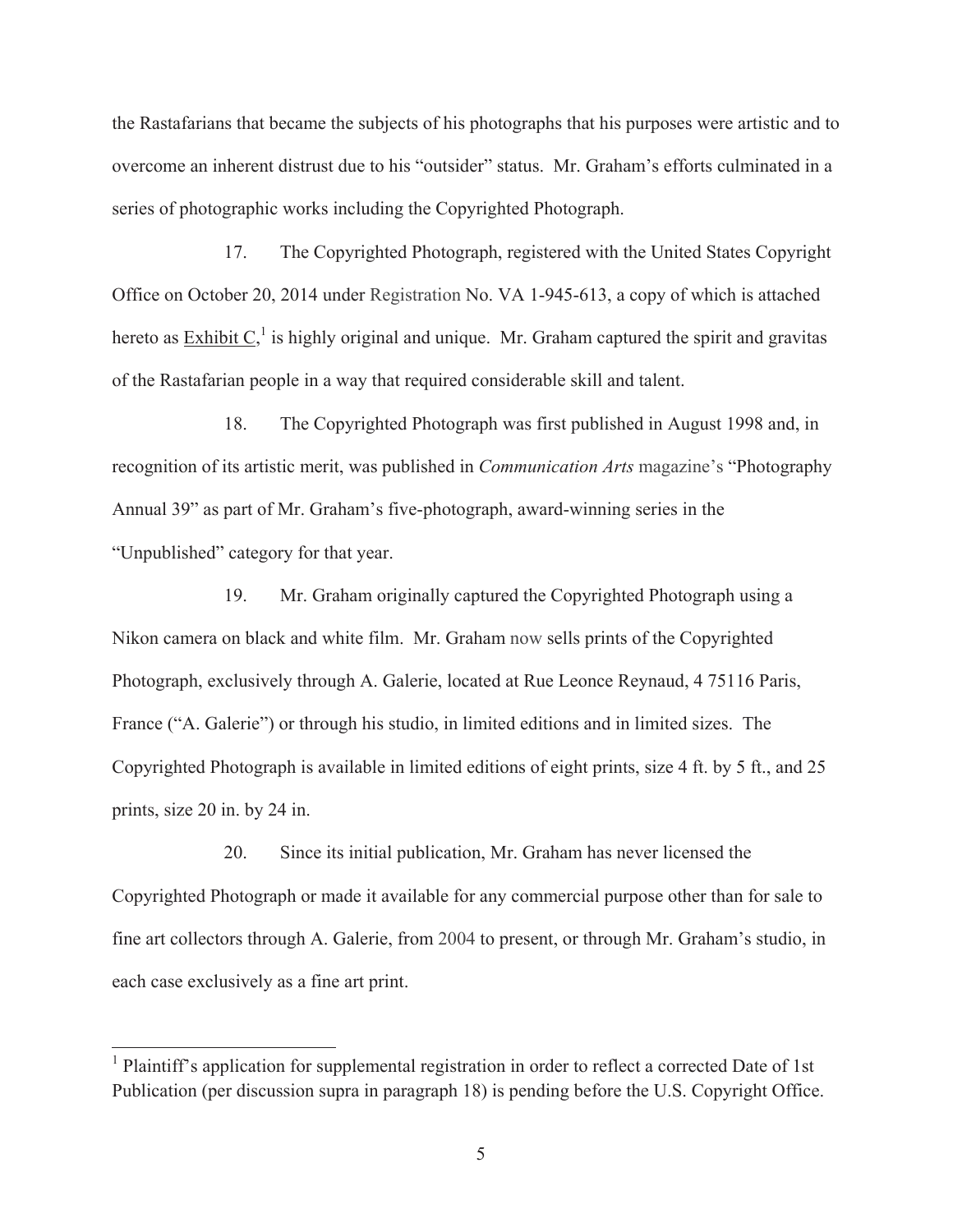21. Mr. Graham's fine art Internet website, donaldgrahamfineart.com, contains two digital productions of the Copyrighted Photograph in the "Portraits" and "Work in Museums" sections, in each case in close proximity to the notice, "© Donald Graham." Another digital production of the Copyrighted Photograph exists on the Internet website donaldgraham.com in the "Portraits" section, also in close proximity to the "© Donald Graham" notice.

22. In recognition of the Copyrighted Photograph's status as a seminal work in his career, Mr. Graham displayed a 4 ft. by 5 ft. fine art print of the Copyrighted Photograph as one of only two of his fine artworks (the Copyrighted Photograph being the more prominently featured of the two) at the New York apartment and studio he maintained from 1997 until 2011, located at 296 West 10th Street, New York, NY 10014.

23. Mr. Prince has achieved notoriety in the "appropriation art" industry for his blatant disregard of copyright law. Mr. Prince consistently and repeatedly has incorporated others' works into works for which he claims sole authorship without obtaining permission from, or providing compensation, recognition or attribution to, the original work's author or copyright owner.

24. Regarding the legal implications of his practice, Mr. Prince commented in 2011: "Copyright has never interested me. For most of my life I owned half a stereo so there was no point in suing me, but that's changed now and it's interesting. … So, sometimes it's better not to be successful and well known and you can get away with much more. I knew what I was stealing 30 years ago but it didn't matter because no one cared, no one was paying any attention."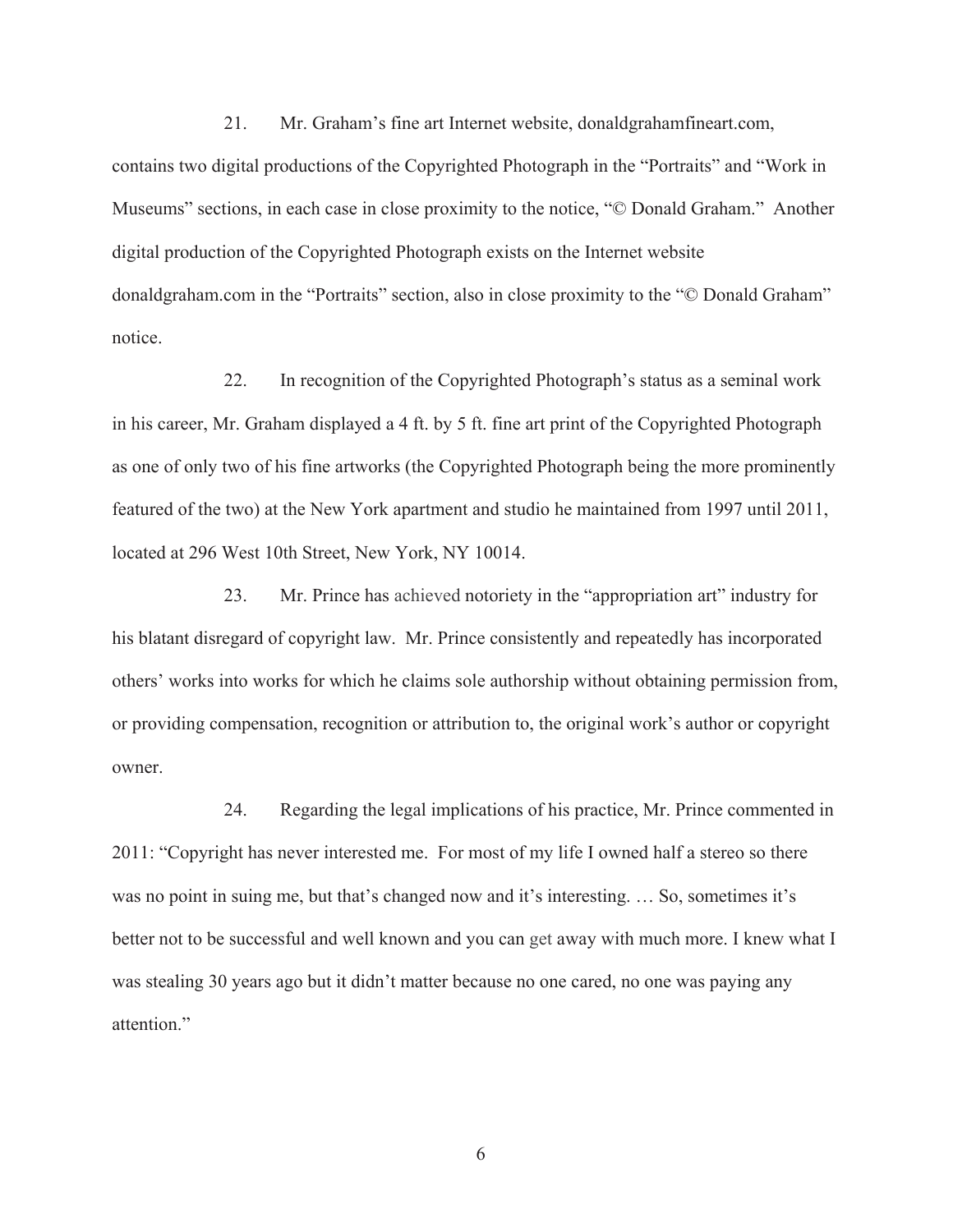25. The Exhibition, originally held at the Madison Gallery from September 19, 2014 to October 24, 2014, featured a series of 37 inkjet prints on canvas, size 4 ft. ¾ in. by 5 ft. 5 ¾ in., of what Mr. Prince has referred to as "screen saves" of posts to the photographically oriented social media website Instragram ("Instagram") by Instagram users, produced by Mr. Prince for public display and for sale by or through Gagosian Gallery.

26. The Infringing Work included a reproduction of the Copyrighted Photograph, the only modifications thereto being:

> (a) minor cropping of the bottom and top portions of the Copyrighted Photograph, leaving almost the entirety of the Copyrighted Photograph fully in tact (including the portrait subject's face, arms and torso);

(b) framing the Copyrighted Photograph with elements of the Instagram graphic user interface (including (i) above the Copyrighted Photograph: one line of text including a "thumbnail" image and username of the Instagram account holder responsible for posting the image to Instagram and (adjacent to that username) the time passed since the initial post; and (ii) below the Copyrighted Photograph: one line of text reading "[pictogram of heart] 128 likes", (below that line) two lines of text reading "[pictogram of text bubble] rastajay92 Real Bongo Nyah man a real Congo Nyah [pictogram of fist] repost @indigoochild", and (below those lines) a single line of text reading: "richardprince4 Canal Zinian da lam jam [pictogram of fist]" (such line of text, excluding the richardprince4 username, the "Appended Text")); and

(c) resizing the Copyrighted Photograph such that the total dimensions of the Infringing Work (consisting of the Copyrighted Photograph plus the framing Instagram elements) were 4 ft.  $\frac{3}{4}$  in. by 5 ft. 5  $\frac{3}{4}$  in.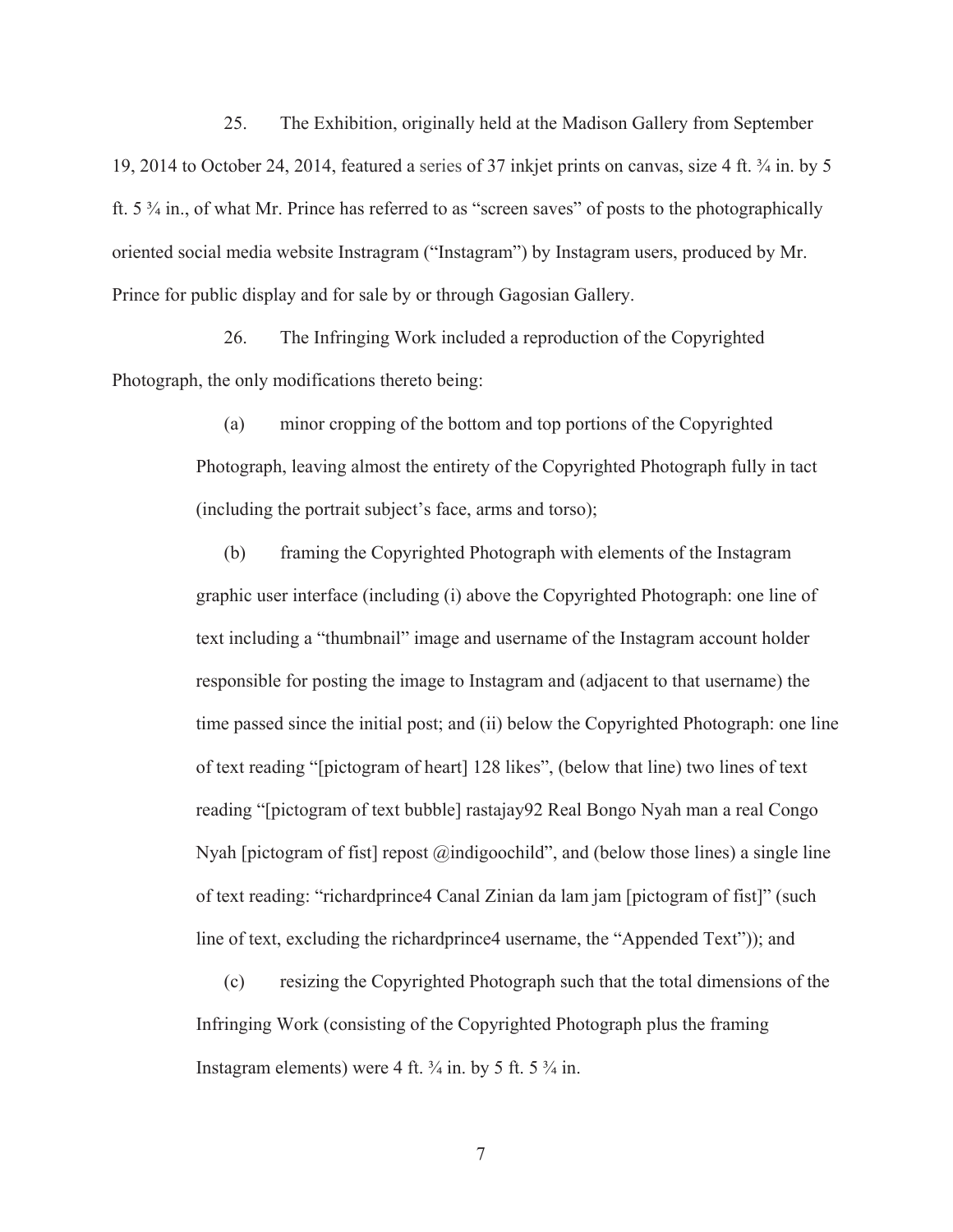27. To create the Infringing Work, Mr. Prince accessed a post on Instagram containing an unauthorized reproduction of the Copyrighted Photograph, posted the Appended Text via his Instagram account and took a "screen save" of the Instagram post as it appeared on his mobile phone, thereby saving a digital copy of the image captured by the screen save in the memory of the mobile phone. Mr. Prince then sent the saved image to his computer, from which he proceeded to print (or cause to be printed) the saved image as a much larger scale inkjet on canvas. Mr. Prince's sole modification to the Instagram post prior to his screen save was the addition of the Appended Text (which appeared adjacent to his Instagram username).

28. Each of Mr. Prince's works displayed at the Exhibition included a line of text posted to Instagram prior to Mr. Prince's screen save in the fashion of the Appended Text. In a description of the process for creating these works, authored by Mr. Prince and published on gagosian.com and richardprince.com, Mr. Prince referred generally to the "'comments'" (quotation marks in original) he made to the original posts by other Instagram users prior to his screen saves alternatively as "non sequitur", "gobbledygook", "jokes", "oxymorons", "'psychic jiu jitsu'" (quotation marks in original) and "inferior language" that "sounds like it means something." Regarding the language of these "comments", Mr. Prince posited the following: "What's it mean? I don't know. Does it have to mean anything at all?" Below the description as it appears on gagosian.com is contact information for Gagosian Gallery and the following notice: "All images are subject to copyright. Gallery approval must be granted prior to reproduction."

29. Mr. Graham was made aware of Mr. Prince's infringement of the Copyrighted Photograph in early October 2014 by a friend of Mr. Graham's in the arts community who attended the Exhibition and, immediately upon viewing the Infringing Work, recognized the reproduction of the Copyrighted Photograph therein, having recalled seeing it in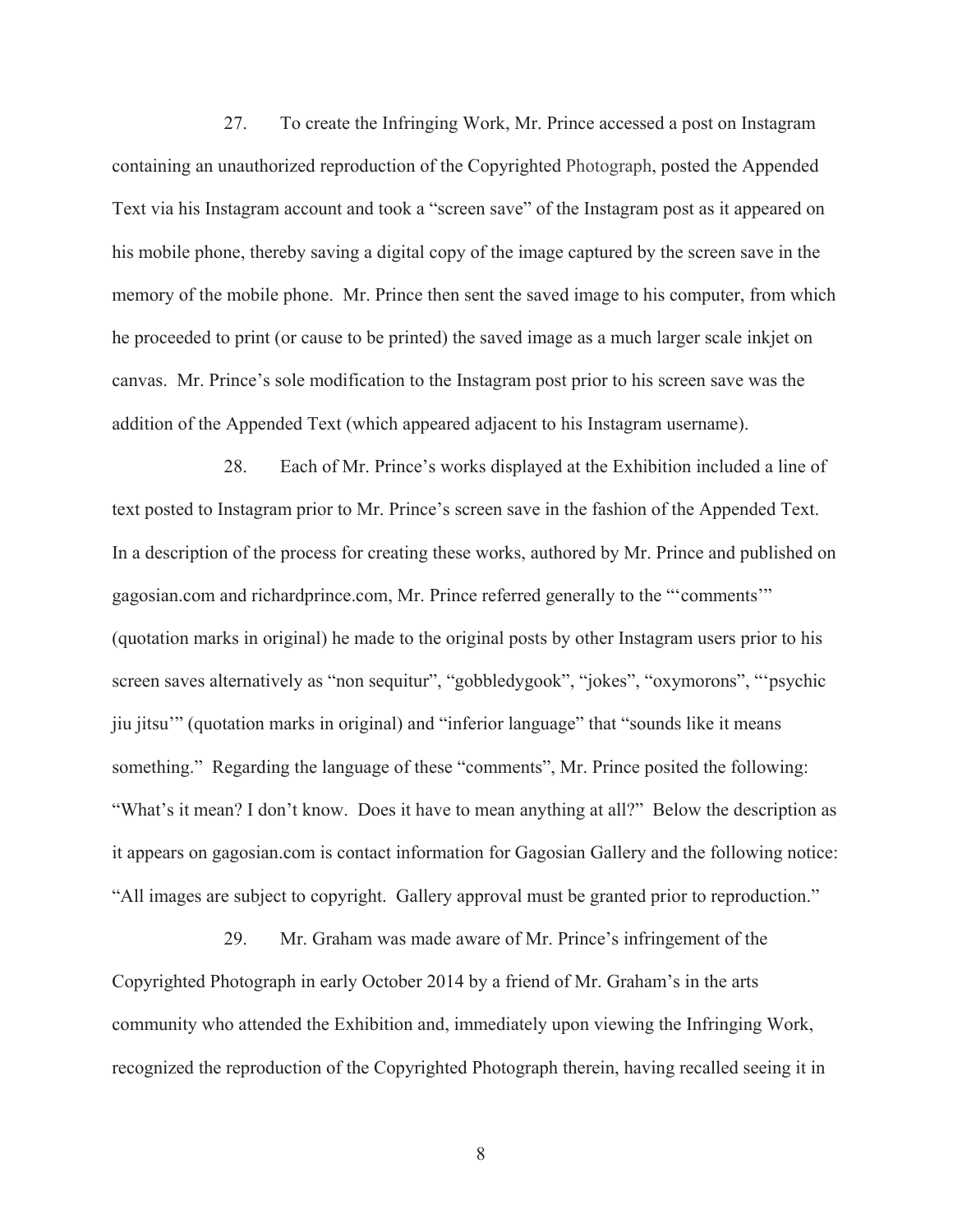Mr. Graham's former apartment and studio (discussed infra in paragraph 22), and informed Mr. Graham that the Copyrighted Photograph was on display at the Exhibition.

30. The Infringing Work was sold by Mr. Prince or Gagosian Gallery to Mr. Gagosian prior to the conclusion of the Exhibition.

31. On October 25, 2014, Mr. Prince responded to a post by Mr. Graham's wife on the social media website Twitter ("Twitter"), in which she stated that Mr. Prince "appropriated" Mr. Graham's photograph into the Exhibition, with a reply post from his Twitter account: "You can have your photo back. I don't want it. You can have all the credit in the world<sup>"</sup>

32. One or more of the Defendants created (or caused to be created) and distributed a companion catalog to the Exhibit that featured reproductions of the works displayed at the Exhibit, including the Infringing Work (the "Infringing Catalog").

33. On or about February 12, 2015, Mr. Graham caused a cease and desist letter to be sent to Mr. Prince and Gagosian Gallery, demanding that the Defendants:

> (a) Cease and desist from continuing to exhibit and/or distribute any work containing unauthorized reproductions of Mr. Graham's copyrighted artwork.

> (b) Remove all unauthorized reproductions of the Copyrighted Photograph from any work attributable to Mr. Prince.

> (c) Remove all unauthorized reproductions of the Copyrighted Photograph from the Gagosian Gallery website.

(d) Deliver or destroy all copies of the Infringing Catalog.

(e) Identify all of Mr. Prince's work containing the Copyrighted Photograph and the current location of each such work.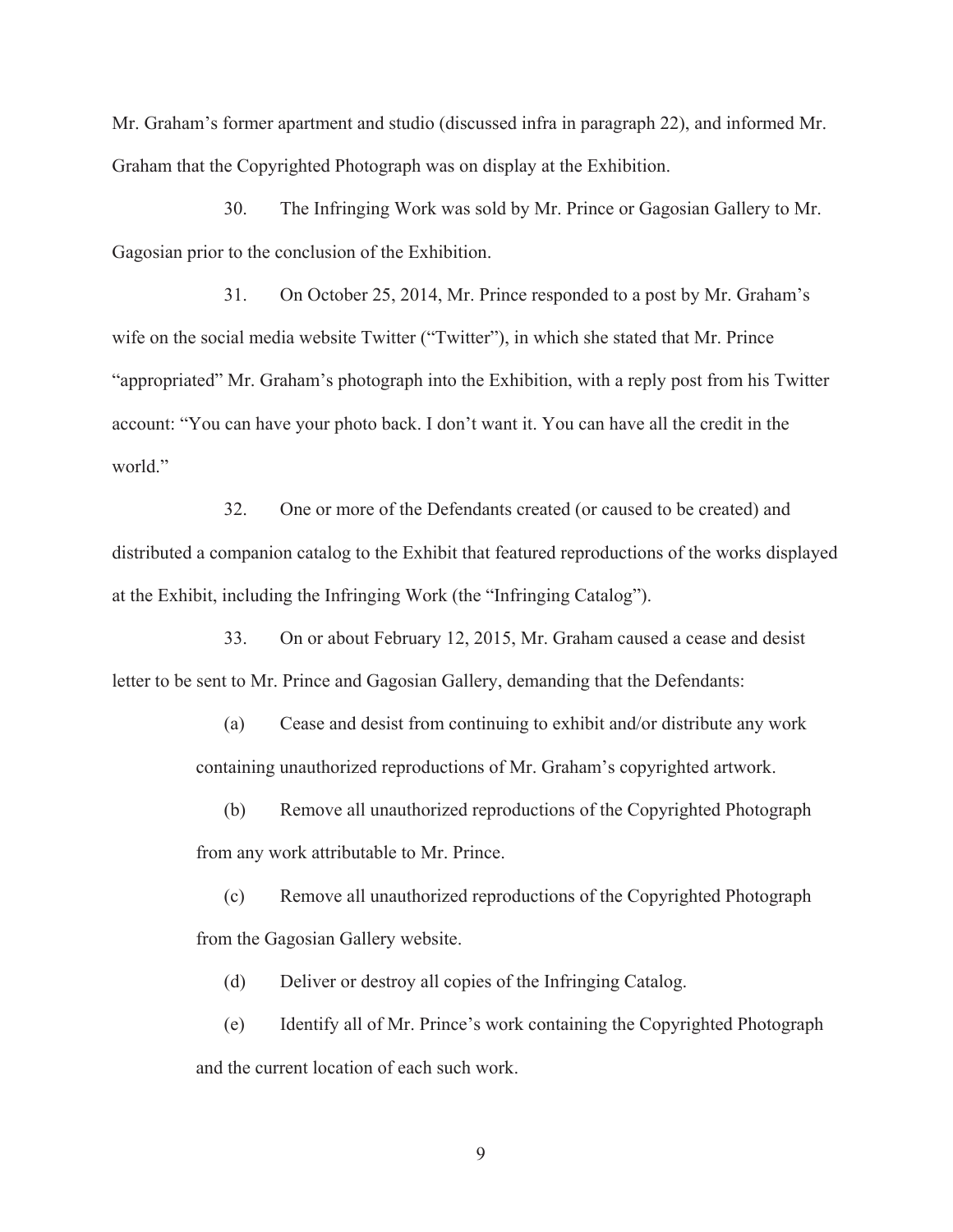(f) Immediately deliver in gross all compensation Mr. Prince or Gagosian Gallery had received from each and every sale of any and all works that contained the Copyrighted Work.

34. One or more of the Defendants created (or caused to be created) and endorsed promotional materials and advertisements for exhibitions of Mr. Prince's works (including the Exhibition), including but not limited to photographs of the Exhibition depicting the Infringing Work that were displayed on Internet websites owned and operated by the **Defendants** 

35. One or more of the Defendants engaged an agent to reproduce and display a gigantic photograph of the Exhibition prominently featuring the Infringing Work on a billboard at 50th Street and West Side Highway in New York City for several months, until at least July 2015, a photograph of which is attached hereto as Exhibit D.

36. None of Mr. Prince, Gagosian Gallery, nor Mr. Gagosian ever solicited or obtained permission from Mr. Graham to reproduce, modify, distribute or display the Copyrighted Photograph or prepare any derivative work therefrom.

37. Defendants were previously co-defendants in a suit by a photographer alleging direct and indirect copyright infringement primarily related to an exhibition of Mr. Prince's works entitled "Canal Zone" (the "Canal Exhibition") held at a gallery operated by Gagosian Gallery at 555 West 24th Street, New York, NY 10011 (the "Chelsea Gallery") (*Cariou v. Prince*, 784 F. Supp. 2d 337, 342 (S.D.N.Y. 2011) judgment reversed in part, vacated in part, 714 F.3d 694 (2d Cir. 2013)).

38. The photographs alleged by the *Cariou* plaintiff to have been infringed featured subject matter similar to the Copyrighted Photograph, specifically a focus on partially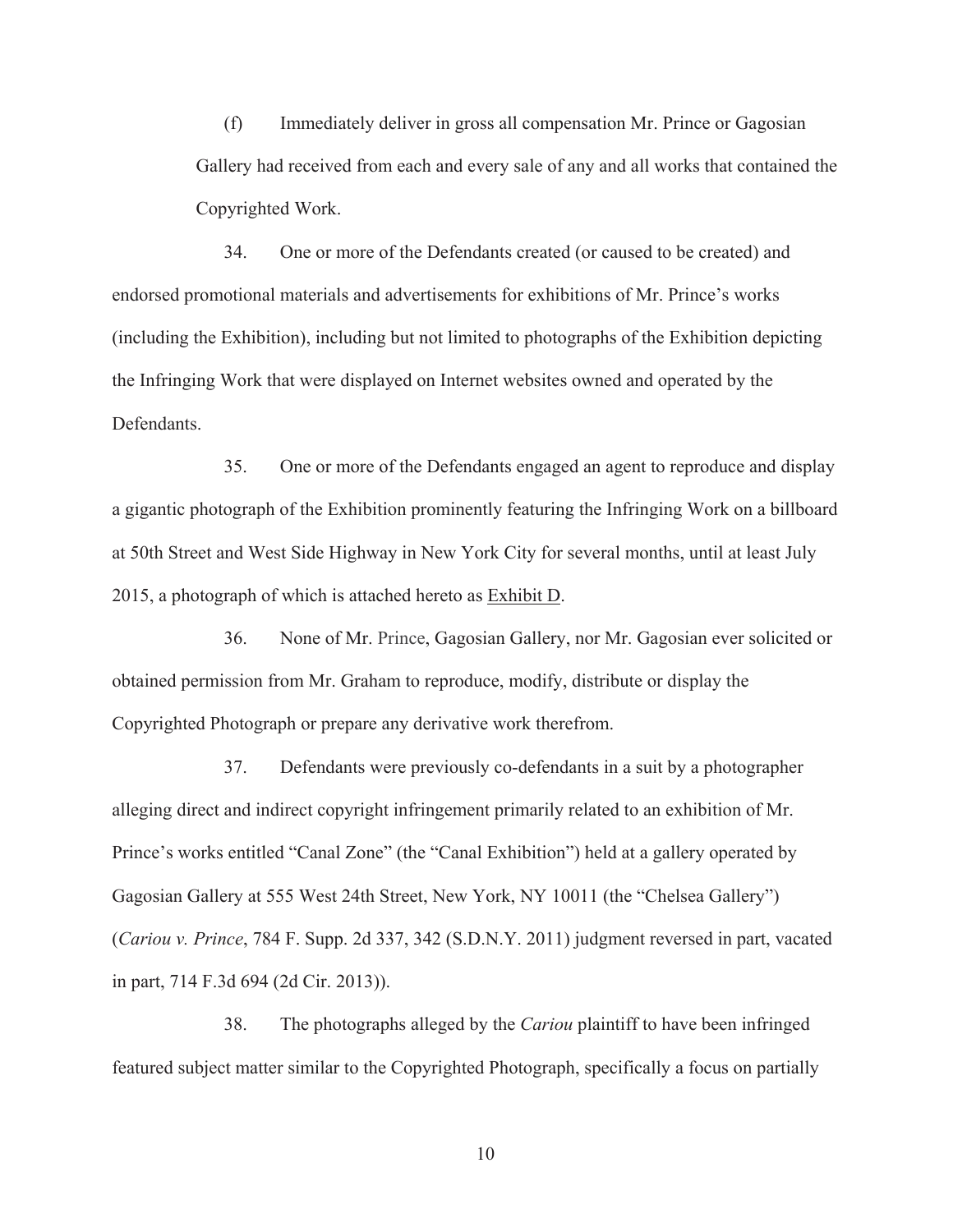clothed Rastafarian men photographed in black and white. Mr. Prince created thirty works incorporating the *Cariou* plaintiff's photographs, twenty-nine of which were displayed in the Canal Exhibition (the "Prince Canal Works"). The amount and substantiality of the *Cariou* plaintiff's photographs incorporated into the Prince Canal Works varied and such photographs were to varying degrees overlaid or interspersed with non-copyrighted elements.

39. This Court found infringement as a matter of law for all thirty Prince Canal Works; the Court of Appeals for the Second Circuit reversed as to twenty-five of the Prince Canal Works (finding such works to be permissible fair use) and remanded to this Court the adjudication of the five remaining Prince Canal Works. Prior to such adjudication, Defendants reached a settlement with the *Cariou* plaintiff out of court, the terms of which have not been publicly disclosed.

40. The Parties were not able to come to an out-of-court resolution regarding Defendants' violation of Mr. Graham's exclusive rights in the Copyrighted Photograph and this Complaint followed.

## **First Claim for Relief (Copyright Infringement Against Richard Prince) (17 U.S.C. §§ 106, 501)**

41. Mr. Graham hereby incorporates paragraphs 1 through 40 of this Complaint as if fully set forth herein.

42. Defendant Prince infringed Mr. Graham's exclusive rights as the copyright owner of the Copyrighted Photograph by reproducing, publicly displaying and causing the Copyrighted Photograph to be distributed; by incorporating the Copyrighted Photograph into the unauthorized preparation of derivative works; and by utilizing depictions of the Infringing Work in promotional and advertising materials for exhibitions of Mr. Prince's works (including the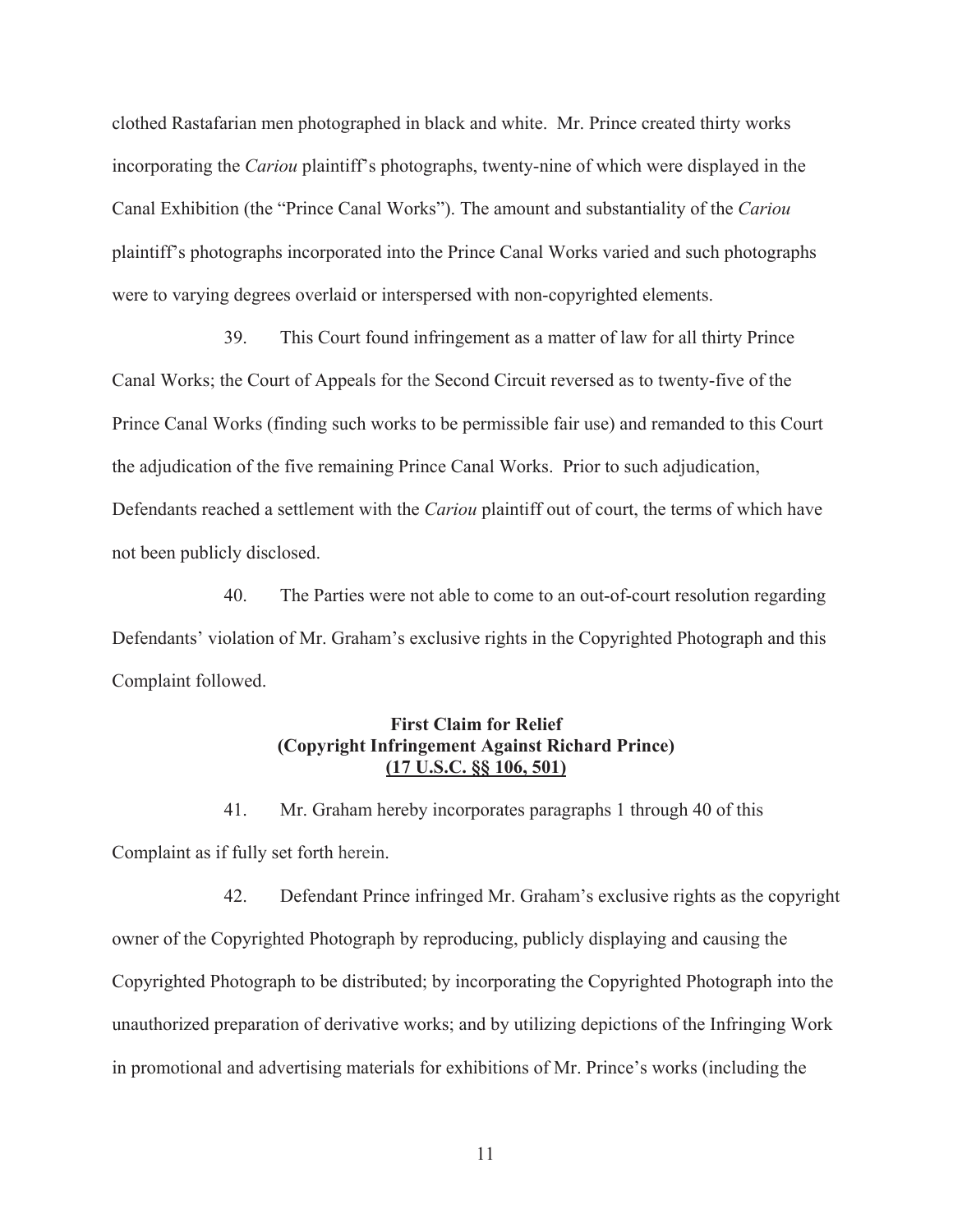Exhibition), on a widely publicly accessible billboard and on Mr. Prince's website; and by creating and distributing (or materially assisting in the creation and distribution of) the Infringing Catalog, in each case without the permission of Mr. Graham. The infringing conduct occurred in the State of New York.

43. Defendant Prince's infringement was willful because, as a notorious "appropriation artist" who has previously been a defendant in copyright infringement litigation, Mr. Prince had knowledge that his unauthorized use of the Copyrighted Photograph infringed Mr. Graham's exclusive rights under the Copyright Act or, at least, recklessly and irresponsibly ignored the possibility thereof. In addition, Mr. Prince's receipt of Mr. Graham's cease and desist letter and engagement in infringing conduct subsequent thereto, including but not limited to his use of depictions of the Infringing Work to promote himself and exhibitions of his works (including the Exhibition), confirms the willfulness and knowledge with which Mr. Prince infringed Mr. Graham's copyright in the Copyrighted Photograph.

44. Defendant Prince's infringing actions have caused and continue to cause injury to Plaintiff to a degree and extent as yet to be determined.

## **Second Claim For Relief (Copyright Infringement Against Gagosian Gallery) (17 U.S.C. §§ 106, 501)**

45. Mr. Graham hereby incorporates paragraphs 1 through 44 of this Complaint as if fully set forth herein.

46. Defendant Gagosian Gallery infringed Plaintiff's exclusive rights as the copyright owner of the Copyrighted Photograph by publicly displaying, offering for sale, and selling the Infringing Work; by utilizing depictions of the Infringing Work in promotional and advertising materials for exhibitions of Mr. Prince's works (including the Exhibition), on a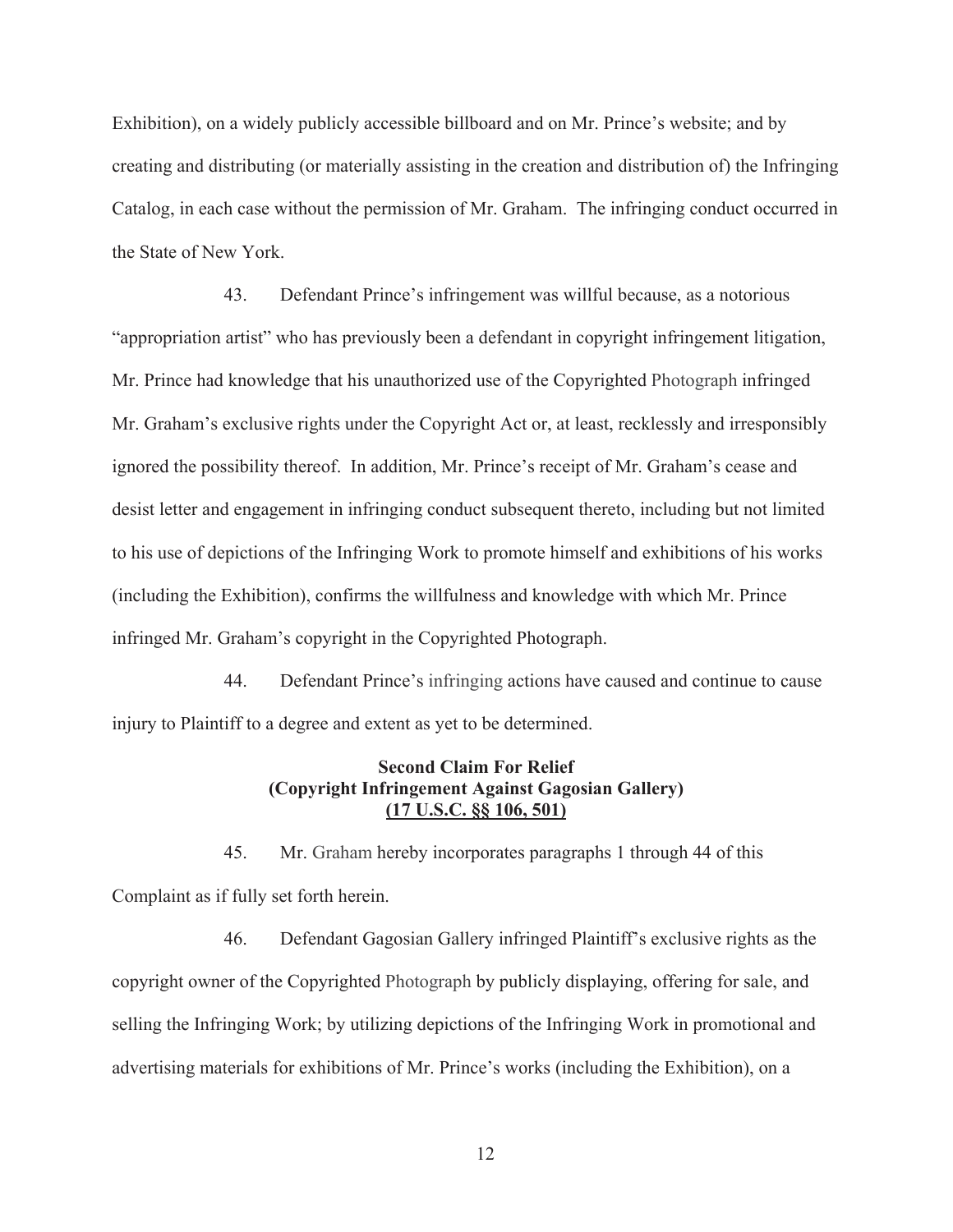widely publicly accessible billboard and on websites that it operates and owns; and by creating and distributing (or materially assisting in the creation and distribution of) the Infringing Catalog, in each case without the permission of Mr. Graham. The infringing conduct occurred in the State of New York.

47. Defendant Gagosian Gallery's infringement was willful because, as a well-established and sophisticated art gallery with locations around the world that has represented Mr. Prince with longstanding knowledge and support of his practices as an "appropriation artist", and having previously defended against infringement claims arising out of exhibition of Mr. Prince's "appropriation art" in a suit that was ultimately settled in part outside of court, it knew or should have known that its actions infringed Mr. Graham's exclusive rights under the Copyright Act or, at least, recklessly and irresponsibly ignored the possibility thereof. In addition, Gagosian Gallery's receipt of Mr. Graham's cease and desist letter and engagement in infringing conduct subsequent thereto, including but not limited to its use of depictions of the Infringing Work to promote itself and exhibitions of Mr. Prince's works (including the Exhibition), confirms the willfulness and knowledge with which Gagosian Gallery infringed Mr. Graham's copyright in the Copyrighted Photograph.

48. Despite this knowledge and willfulness, Defendant Gagosian Gallery encouraged and allowed Mr. Prince to publicly display, offer for sale and sell the Infringing Work as part of the Exhibition, materially contributing to the infringing activity by providing the space and resources at the Madison Gallery, as well as promotional and advertising assistance, that made the Exhibition possible. Accordingly, Gagosian Gallery is contributorily liable for infringement of Mr. Graham's copyright in the Copyrighted Photograph.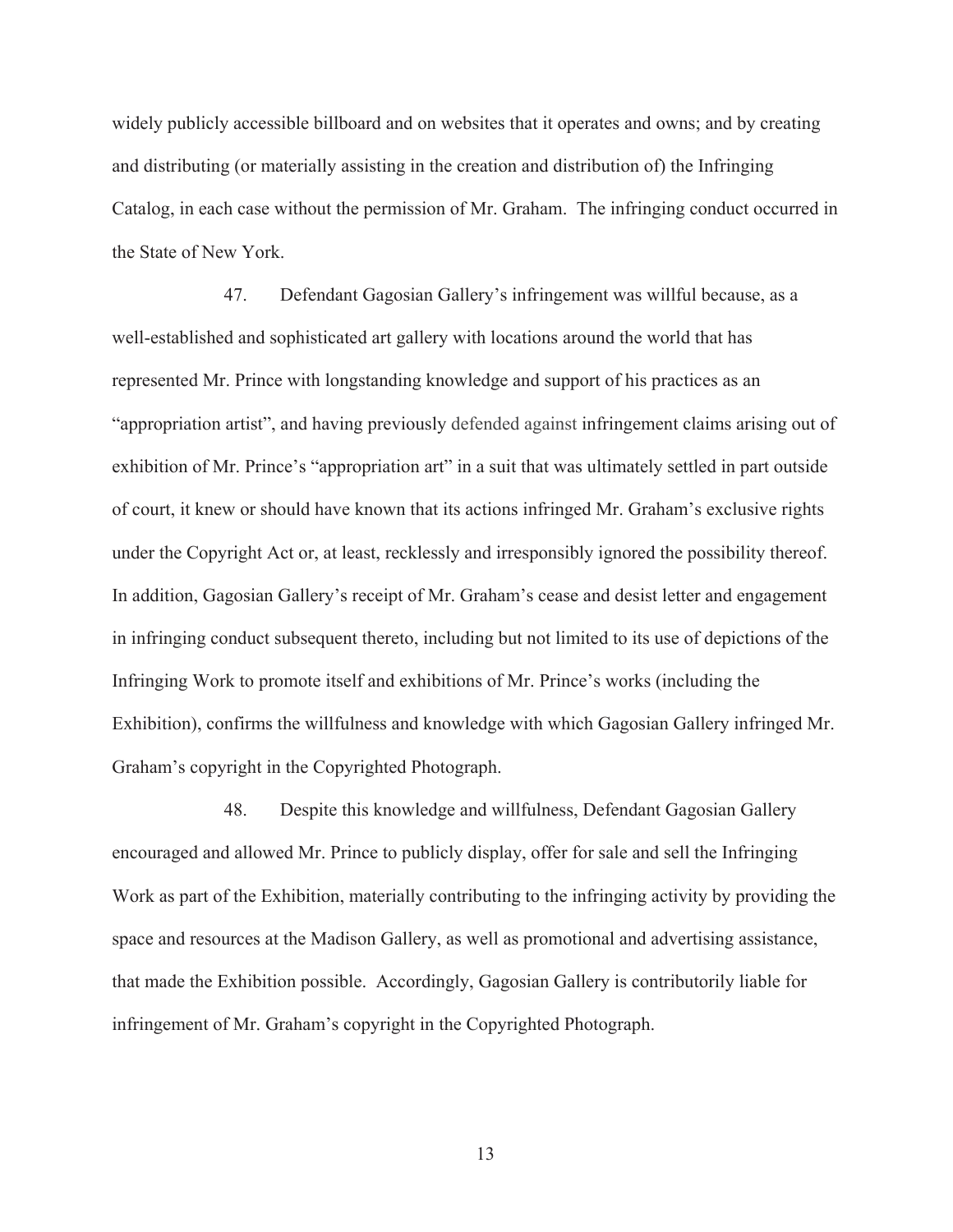49. As the exclusive or primary gallery and agent of Mr. Prince, Defendant Gagosian Gallery had the ability to influence and control Mr. Prince's infringing actions in and outside of the Madison Gallery. By encouraging and allowing Mr. Prince to publicly display, offer for sale and sell the Infringing Work among the many works included in the Exhibition, Gagosian Gallery benefited financially from the publicity and notoriety it received resulting from the Exhibition, as well as the resulting sale of the works displayed therein (in addition to other of Mr. Prince's works). Accordingly, Gagosian Gallery is vicariously liable for infringement of Mr. Graham's copyright in the Copyrighted Photograph.

50. Defendant Gagosian Gallery's infringing actions have caused and continue to cause injury to Plaintiff to a degree and extent as yet to be determined.

# **Third Claim For Relief (Copyright Infringement Against Lawrence Gagosian) (17 U.S.C. §§ 106, 501)**

51. Mr. Graham hereby incorporates paragraphs 1 through 50 of this Complaint as if fully set forth herein.

52. Defendant Gagosian infringed Plaintiff's exclusive rights as the copyright owner of the Copyrighted Photograph by publicly displaying, offering for sale, and selling the Infringing Work; by utilizing depictions of the Infringing Work in promotional and advertising materials for exhibitions of Mr. Prince's works (including the Exhibition), on a widely publicly accessible billboard and on the Gagosian Gallery websites; and by creating and distributing (or materially assisting in the creation and distribution of) the Infringing Catalog, in each case without the permission of Mr. Graham, by and through his controlling interest in Gagosian Gallery. The infringing conduct occurred in the State of New York.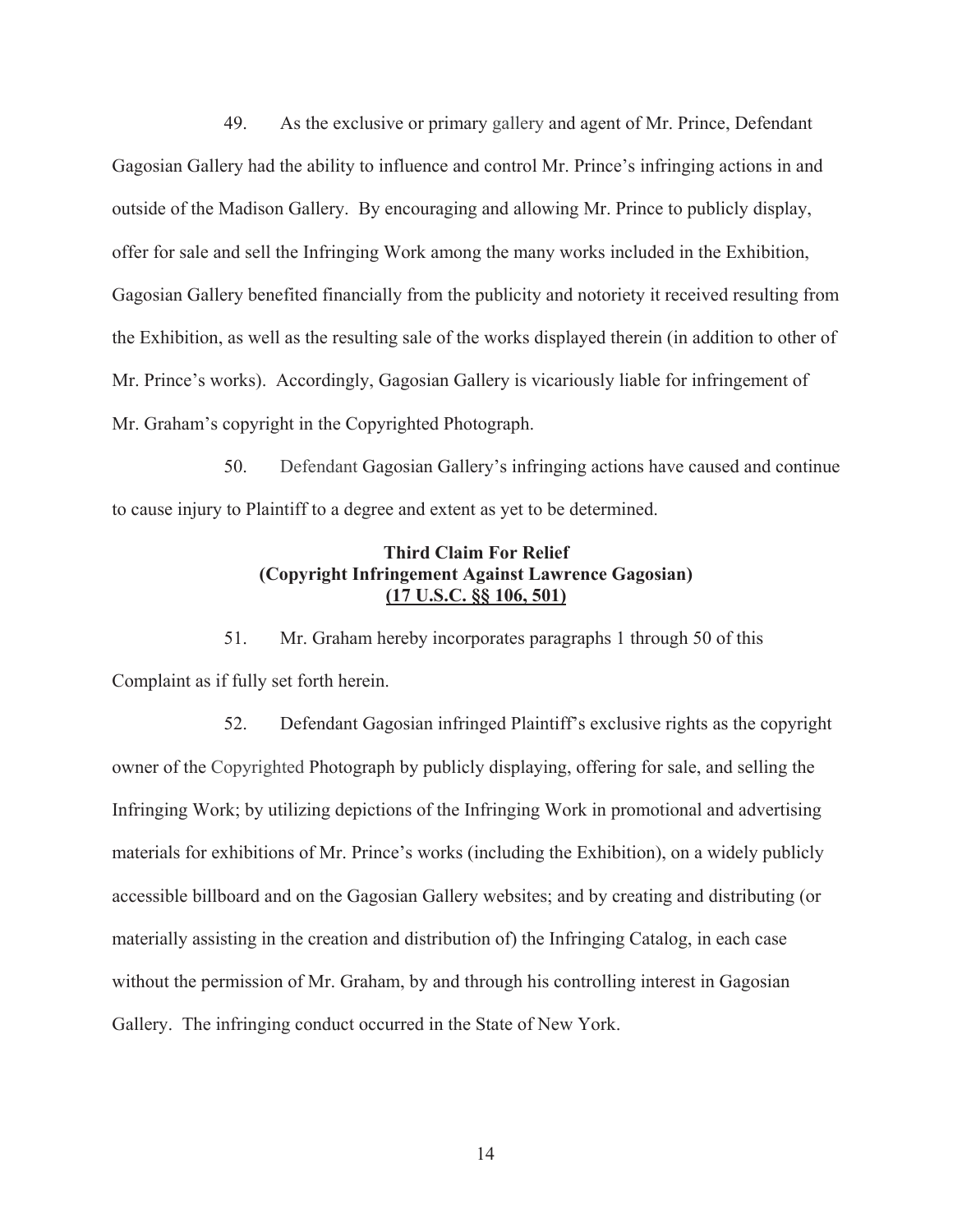53. Defendant Gagosian's infringement was willful because, as a well-known and sophisticated proprietor of numerous art galleries, including the Madison Gallery and the Chelsea Gallery, who controls the gallery that represents Mr. Prince with longstanding knowledge and support of his practices as an "appropriation artist", and having previously defended against infringement claims arising out of exhibition of Mr. Prince's "appropriation art" in a suit that was ultimately settled in part outside of court, he knew or should have known that his actions infringed Mr. Graham's exclusive rights under the Copyright Act or, at least, recklessly and irresponsibly ignored the possibility thereof. In addition, Mr. Gagosian's receipt of Mr. Graham's cease and desist letter and engagement in infringing conduct subsequent thereto, including but not limited to his use of depictions of the Infringing Work to promote his galleries and exhibitions of Mr. Prince's works (including the Exhibition), confirms the willfulness and knowledge with which Mr. Gagosian infringed Mr. Graham's copyright in the Copyrighted Photograph.

54. Despite this knowledge and willfulness, Defendant Gagosian encouraged and allowed Mr. Prince to publicly display, offer for sale and sell the Infringing Work as part of the Exhibition, materially contributing to the infringing activity by providing the space and resources at the Madison Gallery, as well as promotional and advertising assistance, that made the Exhibition possible. Accordingly, Mr. Gagosian is contributorily liable for infringement of Mr. Graham's copyright in the Copyrighted Photograph.

55. As a representative of Mr. Prince and the controlling shareholder in Gagosian Gallery, Defendant Gagosian had the ability to influence and control Mr. Prince's infringing actions in and outside of the Madison Gallery. By encouraging and allowing Mr. Prince to publicly display, offer for sale and sell the Infringing Work among the many works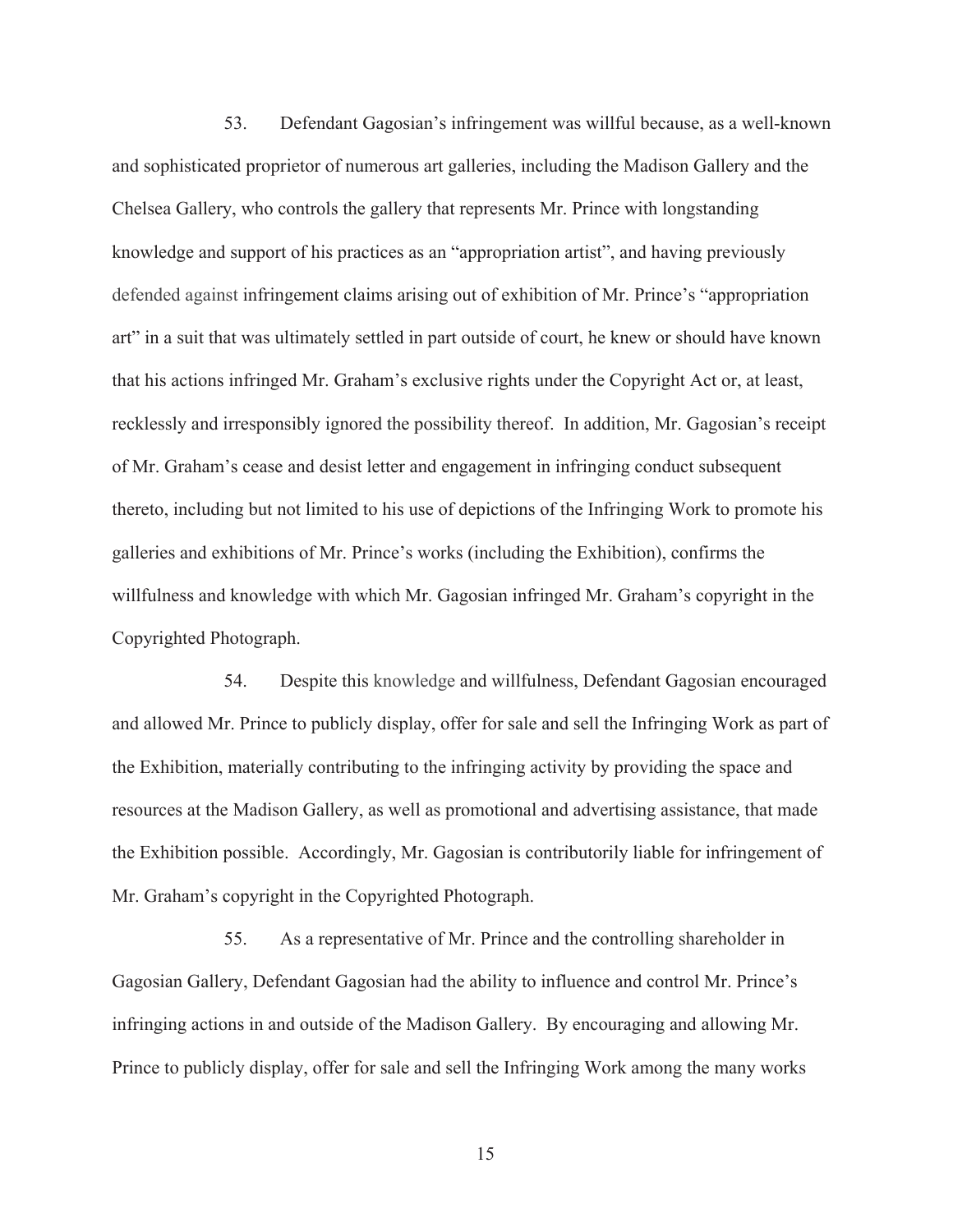included in the Exhibition, Mr. Gagosian benefited financially from the publicity and notoriety he received resulting from the Exhibition, as well as the resulting sale of the works displayed therein (in addition to other of Mr. Prince's works). Mr. Gagosian benefited further by obtaining the opportunity to purchase the Infringing Work from Mr. Prince. Accordingly, Mr. Gagosian is vicariously liable for infringement of Mr. Graham's copyright in the Copyrighted Photograph.

56. Defendant Gagosian's infringing actions have caused and continue to cause injury to Plaintiff to a degree and extent as yet to be determined.

#### **Prayer for Relief**

WHEREFORE, the Plaintiff prays that this Court enter judgment in his favor and against Defendants:

1. Finding that Defendants have infringed Mr. Graham's exclusive rights in the Copyrighted Photograph, pursuant to 17 U.S.C. §106;

2. Granting Mr. Graham permanent injunctive relief enjoining each Defendant from reproducing, modifying, preparing derivative works from, displaying or selling, offering to sell, or otherwise distributing the Infringing Work, the Infringing Catalog or any other infringing articles, including any copies of any of the foregoing existing in any form, pursuant to 17 U.S.C. § 502;

3. Ordering the seizure and forfeiture to Mr. Graham, or other disposition as the court deems appropriate, of the Infringing Work, and ordering the destruction, or other disposition as the court deems appropriate, of the Infringing Catalog and any other infringing articles, including all copies of any of the foregoing existing in any form in the possession or under the control of any of the Defendants, pursuant to 17 U.S.C. § 503;